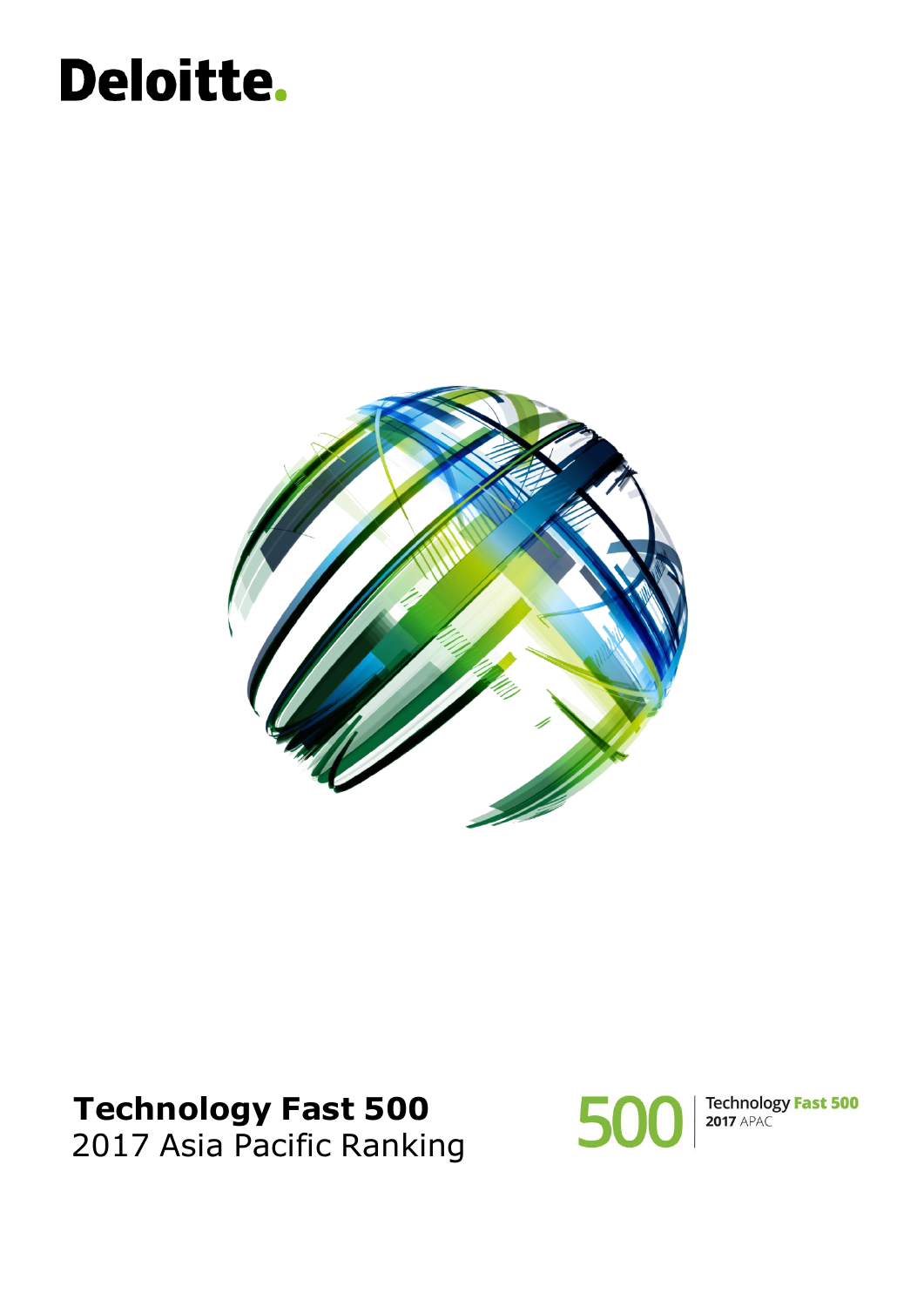## About the Deloitte Technology Fast 500™

#### **About the Deloitte Technology Fast 500™**

The Deloitte Technology Fast 500 Asia Pacific is the pre-eminent technology awards program in Asia Pacific, and now in its fifteenth year, it includes nine Asia Pacific locations: Australia; China (including Hong Kong); India; Japan; South Korea; Malaysia; New Zealand; Singapore and Taiwan. Combining technological innovation, entrepreneurship and rapid growth, Technology Fast 500 companies — large, small, public, and private — span a variety of Sectors, and are leaders in hardware, software, telecom, semiconductors, life sciences and emerging areas, such as clean technology. These companies are transforming the way business is done today.

#### **Selection and qualifying criteria**

The Technology Fast 500 award winners are selected based on percentage fiscal year revenue growth during the period from 2014 to 2016 (or 2015 to 2017 for a financial year ending between January and June). Eligibility for the Technology Fast 500 requires that companies own proprietary intellectual property or technology that is sold to customers in products that contribute to a majority of the company's operating revenues.

Companies must have base-year operating revenues of at least US\$50,000. Additionally, companies must be in business for a minimum of three years, and be headquartered within Asia Pacific. This ranking is compiled from nominations submitted directly to the Technology Fast 500 program, and public company database research.

#### **Program information**

If you would like to learn more about the Technology Fast 500 Asia Pacific program, please visit [www.deloitte.com/fast500apac](http://www.deloitte.com/fast500apac)\_or contact [AsiaPacFast500@deloitte.com](mailto:AsiaPacFast500@deloitte.com)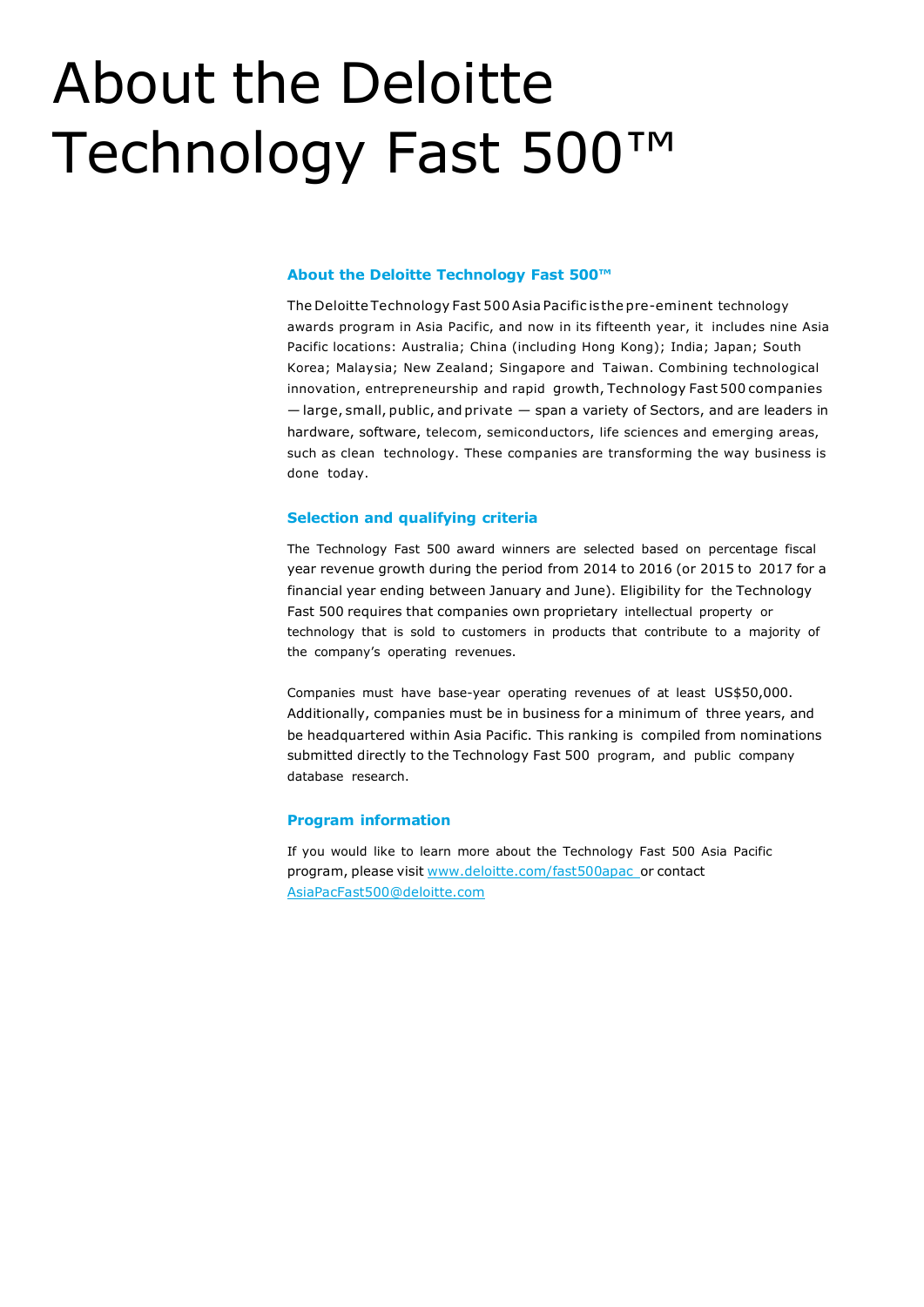# Deloitte's 2017 Technology Fast 500™ Ranking

| No. | <b>Company</b>                                           | <b>Location</b> | <b>Sector</b>  | Growth % | <b>Company Website</b> |
|-----|----------------------------------------------------------|-----------------|----------------|----------|------------------------|
| 1   | Wuhan Douyu Network Technology Co Ltd                    | China           | Communications | 70776%   | douyu.com              |
| 2   | Hireup Pty Ltd                                           | Australia       | Software       | 7713%    | hireup.com.au          |
| 3   | Guangzhou Fengei Network Technology Co Ltd               | China           | Software       | 7481%    | fengei.com             |
| 4   | Qingdao Yeelight Information Technology Co Ltd           | China           | Software       | 7189%    | yeelight.com           |
| 5.  | WeLab Holdings Ltd                                       | China           | Software       | 7130%    | welab.co               |
| 6   | Beijing Duiawang Education & Technology Co Ltd           | China           | Media          | 5179%    | duia.com               |
| 7   | zipMoney Ltd                                             | Australia       | Software       | 4012%    | zipmoneylimited.com.au |
| 8   | Zero Latency Pty Ltd                                     | Australia       | Hardware       | 3611%    | zerolatencyvr.com      |
| 9   | Egis Technology Inc                                      | Taiwan          | Software       | 3580%    | egistec.com            |
| 10  | Connexion Media Ltd                                      | Australia       | Software       | 3278%    | connexionltd.com       |
| 11  | New Studios Media Group                                  | China           | Media          | 3208%    | xinpianchang.com       |
| 12  | <b>BCT Solutions Pty Ltd</b>                             | Australia       | Communications | 3070%    | bctsolutions.com.au    |
| 13  | ICD Co Ltd                                               | South Korea     | Hardware       | 2954%    | i4cd.co.kr             |
| 14  | Pioneer Energy (Jiang Su)                                | China           | Clean Energy   | 2735%    | pioneerenergy.cn       |
| 15  | Guangzhou Li Zhi Network Technology Ltd                  | China           | Communications | 2695%    | zuzuche.com            |
| 16  | Chengdu Quleduo Technology Ltd                           | China           | Communications | 2324%    | 52xiyou.com            |
| 17  | Firefly Search Ltd                                       | New Zealand     | Media          | 2156%    | fireflysearch.co.nz    |
| 18  | JHL Biotech Inc                                          | Taiwan          | Life Sciences  | 2071%    | jhlbiotech.com         |
| 19  | <b>Big Review TV</b>                                     | Australia       | Software       | 2052%    | bigreviewtv.com        |
| 20  | UTI Inc                                                  | South Korea     | Hardware       | 1950%    | utikorea.com           |
| 21  | OS-easy Group Holding Ltd                                | China           | Software       | 1895%    | os-easy.com            |
| 22  | Barunson Entertainment & Arts Corporation                | South Korea     | Software       | 1880%    | barunsongames.com      |
| 23  | LegoChem Biosciences Inc                                 | South Korea     | Life Sciences  | 1814%    | legochembio.com        |
| 24  | Mbs Environmental Technology Corporation                 | China           | Clean Energy   | 1755%    | mbschina.com           |
| 25  | Hangzhou Qunhe Information Technology Co Ltd             | China           | Software       | 1720%    | kujiale.com            |
| 26  | China Communication Technology (Nanjing) Co Ltd          | China           | Hardware       | 1676%    | huaxunchina.com.cn     |
| 27  | <b>MD Biomedical Inc</b>                                 | Taiwan          | Life Sciences  | 1616%    | mdbiomedical.com       |
| 28  | vKirirom Pte Ltd                                         | Singapore       | Software       | 1421%    | kirirom.info           |
| 29  | Kainos Medicine Inc                                      | South Korea     | Life Sciences  | 1387%    | kainosmedicine.com     |
| 30  | Shanghai Chule (CooTek) Information Technology Co Ltd    | China           | Communications | 1383%    | chubao.cn              |
| 31  | Wuhan MyE Information Technology Co Ltd                  | China           | Software       | 1374%    | mye.hk                 |
| 32  | Jiangsu Tongfudun Technology Ltd                         | China           | Software       | 1348%    | tongfudun.com          |
| 33  | Guangdong Geling Education Information Technology Co Ltd | China           | Media          | 1310%    | getlearn.net           |
| 34  | Redwoods Co Ltd                                          | South Korea     | Media          | 1297%    | redwoods.co.kr         |
|     | 35 Instaclustr                                           | Australia       | Software       | 1257%    | instaclustr.com        |
| 36  | Coconala Inc                                             | Japan           | Communications | 1252%    | coconala.co.jp         |
|     | 37 Toreta Inc                                            | Japan           | Software       | 1244%    | toreta.in              |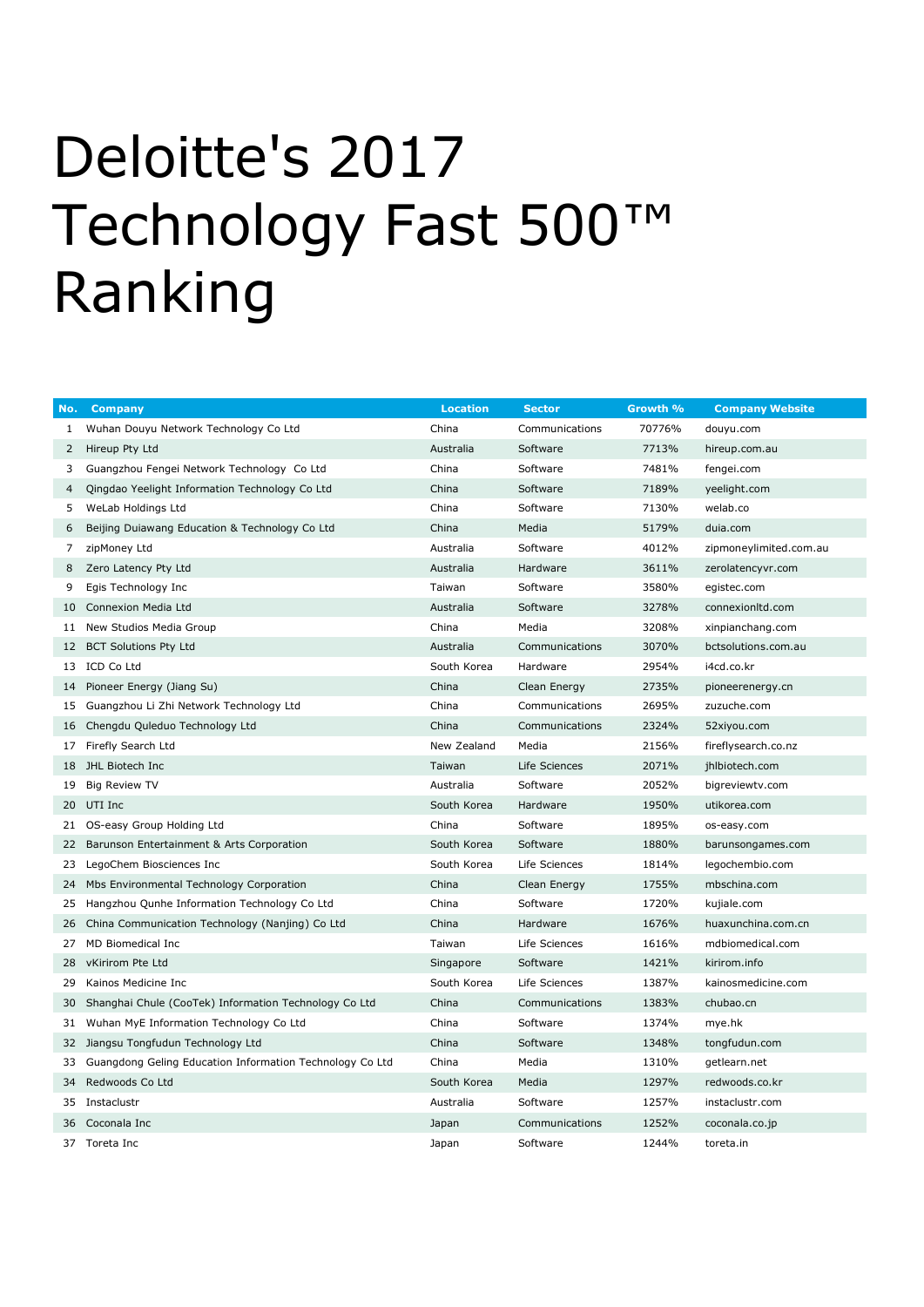| No. | <b>Company</b>                                     | <b>Location</b> | <b>Sector</b>  | Growth % | <b>Company Website</b>              |
|-----|----------------------------------------------------|-----------------|----------------|----------|-------------------------------------|
| 38  | Property Exchange Australia Ltd                    | Australia       | Software       | 1233%    | pexa.com.au                         |
| 39  | Sparesbox Pty Ltd                                  | Australia       | Media          | 1223%    | sparesbox.com.au                    |
| 40  | Shenzhen Mapgoo Technology Co Ltd                  | China           | Communications | 1182%    | mapgoo.net                          |
| 41  | ZUU Co Ltd                                         | Japan           | Media          | 1151%    | zuu.co.jp                           |
| 42  | Beijing Wangli Technology Co Ltd                   | China           | Software       | 1145%    | wanglibao.com                       |
| 43  | Shenzhen Sundray Technologies Co Ltd               | China           | Hardware       | 1112%    | sundray.com.cn                      |
| 44  | Beijing Pride Power System Technology Co Ltd       | China           | Clean Energy   | 1111%    | pride-power.com                     |
| 45  | Qingdao Hongni Brand Management Co Ltd             | China           | Software       | 1103%    | honny.com.cn                        |
| 46  | WeiGang Holdings (Hong Kong) Ltd                   | China           | Clean Energy   | 1090%    | gzweigang.com                       |
| 47  | Chengdu Ophylink Software Co Ltd                   | China           | Software       | 1058%    | ophylink.com                        |
| 48  | TIGA Gaming Inc                                    | Taiwan          | Software       | 1015%    | tigagaming.com                      |
| 49  | Moola.co.nz Ltd                                    | New Zealand     | Software       | 1013%    | moola.co.nz                         |
| 50  | Fox Fintech Group                                  | China           | Software       | 989%     | huli.com                            |
| 51  | Prive Services Ltd                                 | China           | Software       | 982%     | privemanagers.com                   |
| 52  | Aiitec (Guangzhou) Technology Inc                  | China           | Software       | 955%     | aiitec.com                          |
| 53  | TrademarkVision                                    | Australia       | Software       | 950%     | trademark.vision                    |
| 54  | Chifeng Best Genetics Nucleus Biotech Co Group Ltd | China           | Life Sciences  | 940%     | bestgenetics.com.cn                 |
| 55  | Chengdu Ding Yuan Baina Information Technology Ltd | China           | Media          | 937%     | cddybn.com                          |
| 56  | Pushpay Holdings Ltd                               | New Zealand     | Software       | 914%     | pushpay.com                         |
| 57  | Zuuse Pty Ltd                                      | Australia       | Software       | 914%     | zuuse.com                           |
| 58  | Beijing Shareco Technologies Co Ltd                | China           | Communications | 886%     | shareco.cn                          |
| 59  | Chengdu XGimi Technology Co Ltd                    | China           | Hardware       | 854%     | xgimi.com                           |
| 60  | Guangdong Bawei Bio-Technology Co Ltd              | China           | Life Sciences  | 840%     | gzbawei.com                         |
| 61  | DY Power Corporation                               | South Korea     | Clean Energy   | 826%     | power.dy.co.kr                      |
| 62  | Megaport Pty Ltd                                   | Australia       | Communications | 822%     | megaport.com                        |
| 63  | Chengdu Droidhang Network Technology Co Ltd        | China           | Software       | 817%     | dhgames.cn                          |
| 64  | Guangzhou Health Hundred's Medicine Holding Co Ltd | China           | Life Sciences  | 815%     | jianbaishi.com                      |
| 65  | SGA Systems Co Ltd                                 | South Korea     | Software       | 810%     | sgasys.kr                           |
| 66  | Brosa Design Pty Ltd                               | Australia       | Media          | 807%     | brosa.com.au                        |
| 67  | China Kide Engineering Corporation                 | China           | Clean Energy   | 806%     | ki-de.com                           |
|     | Polestar Solutions And Services India LLP          | India           | Software       | 805%     |                                     |
| 68  | Metamako LP                                        | Australia       | Hardware       | 801%     | polestarllp.com                     |
| 69  | WorkingMouse Pty Ltd                               |                 |                |          | metamako.com<br>workingmouse.com.au |
| 70  |                                                    | Australia       | Software       | 800%     |                                     |
| 71  | Cyber Games Arena Ltd                              | China           | Media          | 786%     | cga.hk                              |
|     | 72 Evolute Systems Pvt Ltd                         | India           | Hardware       | 760%     | evolute.in                          |
| 73  | ClickSend Pty Ltd                                  | Australia       | Communications | 745%     | clicksend.com                       |
| 74  | Scutech Corporation                                | China           | Software       | 744%     | scutech.com                         |
| 75  | Guangzhou Brilliant Data Analytics Inc             | China           | Software       | 741%     | brilliant-solution.com              |
| 76  | Nanoplus Ltd                                       | Taiwan          | Hardware       | 739%     | nanoplus.com                        |
| 77  | Wuhan DR Laser Technology Corp Ltd                 | China           | Clean Energy   | 734%     | drlaser.com.cn                      |
| 78  | Wuhan Solfatech Energy Technology Co Ltd           | China           | Clean Energy   | 718%     | solfatech.com                       |
| 79  | 51Talk                                             | China           | Media          | 701%     | 51talk.com                          |
| 80  | Baifendian Corporation                             | China           | Software       | 693%     | baifendian.com                      |
| 81  | mPlus Corporation                                  | South Korea     | Clean Energy   | 672%     | mplusi.co.kr                        |
| 82  | R7 Data (Beijing) Technology Co Ltd                | China           | Software       | 668%     | r7data.com                          |
| 83  | Kuang Hong Arts Management Inc                     | Taiwan          | Media          | 668%     | khamInccom.tw                       |
| 84  | Squirrel Ltd                                       | Australia       | Software       | 658%     | squirrelsuper.com.au                |
| 85  | Logah Technology Corporation                       | Taiwan          | Media          | 649%     | logah.com                           |
| 86  | Hubei Green Development Technology Co Ltd          | China           | Clean Energy   | 641%     | hbjdtc.com                          |
| 87  | Guangzhou Junbo Network Technology Inc             | China           | Communications | 640%     | gzjunbo.net                         |
| 88  | Ejam Group Co Ltd                                  | China           | Communications | 635%     | ejamad.com                          |
| 89  | Shenzhen Bincent Technology Co Ltd                 | China           | Software       | 620%     | to8to.com                           |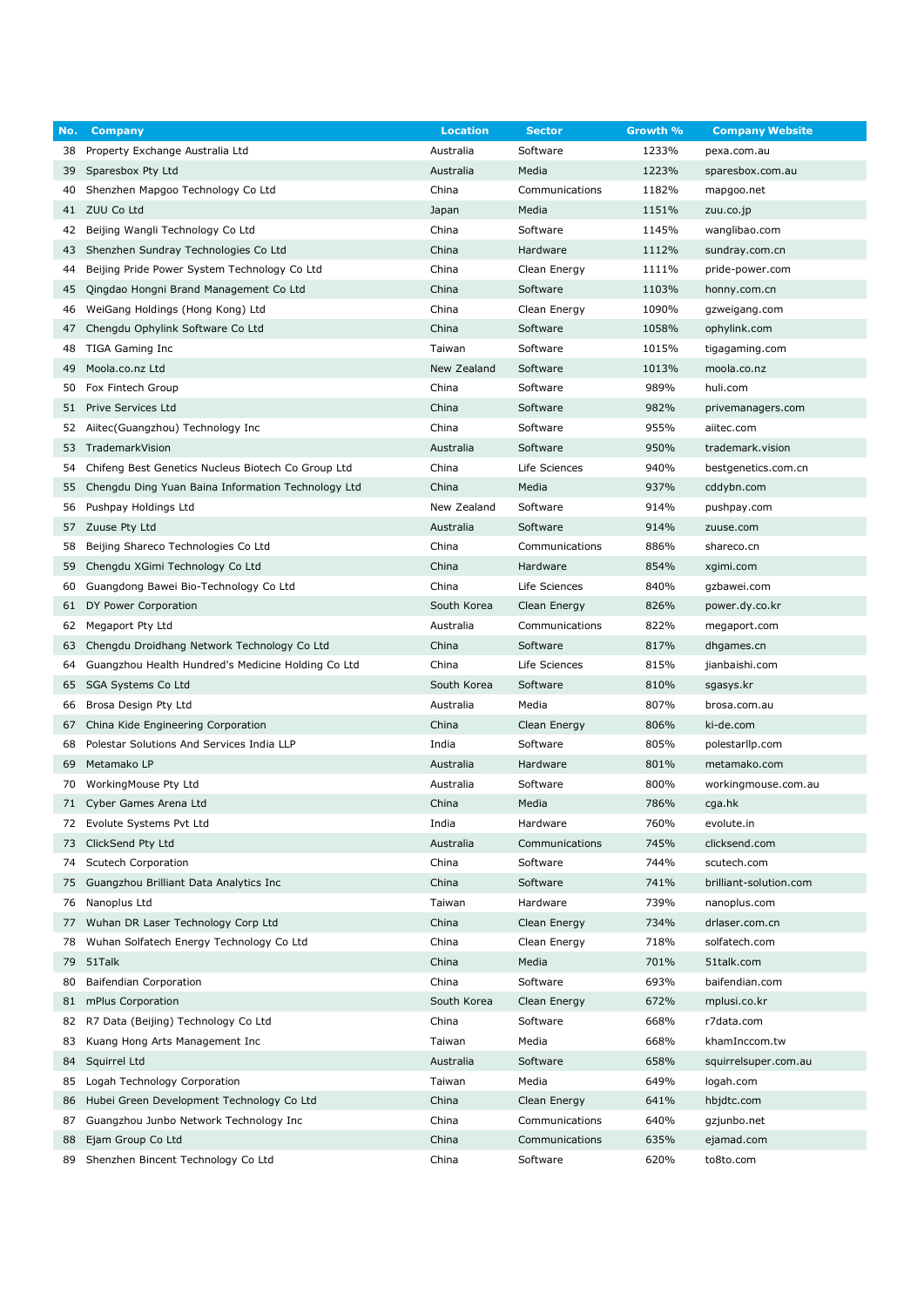| No. | <b>Company</b>                                                            | <b>Location</b> | <b>Sector</b>  | Growth % | <b>Company Website</b> |
|-----|---------------------------------------------------------------------------|-----------------|----------------|----------|------------------------|
| 90  | Mobisy Technologies Pvt Ltd                                               | India           | Software       | 617%     | bizom.in               |
|     | 91 Guangzhou Ifanr Technology Co Ltd                                      | China           | Media          | 602%     | ifanr.com              |
|     | 92 The Instillery Group Ltd                                               | New Zealand     | Software       | 600%     | theinstillery.com      |
| 93  | Guangzhou Easyfun Information Technology Co Ltd                           | China           | Media          | 597%     | polyv.net              |
| 94  | Mindfields Consulting Pty Ltd                                             | Australia       | Software       | 591%     | mindfieldsglobal.com   |
| 95  | Stellapps Technologies Pvt Ltd                                            | India           | Software       | 588%     | stellapps.com          |
|     | 96 YG Plus Inc                                                            | South Korea     | Media          | 587%     | ygplus.com             |
| 97  | Mynet Inc                                                                 | Japan           | Communications | 585%     | mynet.co.jp            |
| 98  | Shenzhen Derkee Information Technology Co Ltd                             | China           | Software       | 574%     | derkee.com             |
| 99  | Plant Resource Technology Co Ltd                                          | China           | Software       | 557%     | wiz.top                |
|     | 100 StretchSense                                                          | New Zealand     | Hardware       | 554%     | stretchsense.com       |
|     | 101 Bench                                                                 | Australia       | Software       | 551%     | benchplatform.com      |
|     | 102 Guangdong Gaohang IP Operation Co Ltd                                 | China           | Media          | 546%     | gaohangip.com          |
|     | 103 Qingdao Lihe Extract Co Ltd                                           | China           | Life Sciences  | 546%     | hextract.com           |
|     | 104 Guangzhou Homeyhealth Co Ltd                                          | China           | Life Sciences  | 545%     | 99kang.net             |
|     | 105 Guangzhou Wyan Culture & Media Co Ltd                                 | China           | Media          | 527%     | mywyan.com             |
|     | 106 Marketxpander Services Pvt Ltd                                        | India           | Software       | 523%     | leadsquared.com        |
|     | 107 Philoptics Co Ltd                                                     | South Korea     | Hardware       | 521%     | philoptics.com         |
|     | 108 CloudVSP Inc                                                          | China           | Communications | 510%     | cloudvsp.com           |
|     | 109 Cashrewards Group Pty Ltd                                             | Australia       | Media          | 490%     | cashrewards.com.au     |
|     | 110 Renrendai Business Consulting (Beijing) Co Ltd                        | China           | Software       | 489%     | renrendai.com          |
|     | 111 Chengdu Haofangtong Science and Technology Co Ltd                     | China           | Software       | 487%     | hftsoft.com            |
|     | 112 Episil Holding Inc                                                    | Taiwan          | Hardware       | 484%     | episil.com             |
|     | 113 Get Capital                                                           | Australia       | Software       | 480%     | getcapital.com.au      |
|     | 114 Guangzhou Taotall Technology Co Ltd                                   | China           | Media          | 477%     | taotonggroup.com       |
|     | 115 I&C Technology Co Ltd                                                 | South Korea     | Hardware       | 469%     | inctech.co.kr          |
|     | 116 TFI Digital Media Ltd                                                 | China           | Software       | 468%     | tfidm.com              |
|     | 117 Beijing Harmony Health Medical Diagnostics Co Ltd                     | China           | Life Sciences  | 455%     | labhh.com              |
|     | 118 Longtu Korea Inc                                                      | South Korea     | Software       | 454%     | longtukorea.com        |
|     | 119 Catapult Group International Ltd                                      | Australia       | Software       | 440%     | catapultsports.com     |
|     | 120 Data Resolve Technologies Pvt Ltd                                     | India           | Software       | 440%     | dataresolve.com        |
|     | 121 Araza Pty Ltd                                                         | Australia       | Software       | 439%     | araza.com.au           |
|     | 122 Prospa Advance Pty Ltd                                                | Australia       | Software       | 438%     | prospa.com             |
|     | 123 Marvel Digital Ltd                                                    | China           | Hardware       | 434%     | marveldigital.com      |
|     | 124 Guangdong Sino-co-flourish Environmental Protection Tech Co Ltd China |                 | Clean Energy   | 434%     | scet.com.cn            |
|     | 125 Beijing Sunlands Online Education Technology Co Ltd                   | China           | Media          | 427%     | sunlans.com            |
|     | 126 Think and Learn Pvt Ltd (BYJU's)                                      | India           | Media          | 417%     | byjus.com              |
|     | 127 Jinmei Environmental Protection                                       | China           | Clean Energy   | 414%     | jmhuanbao.com          |
|     | 128 Mobile Application Development Ltd                                    | China           | Software       | 412%     | madmadgroup.com        |
|     | 129 Wuhan Sundata E-Education Service Co Ltd                              | China           | Software       | 410%     | whsundata.com          |
|     | 130 API Talent                                                            | New Zealand     | Software       | 408%     | apitalent.co.nz        |
|     | 131 Finup                                                                 | China           | Software       | 407%     | finupgroup.com         |
|     | 132 Wuhan Stdm Environment Technology Company Ltd                         | China           | Clean Energy   | 404%     | stcc2007.com           |
|     | 133 Guang Dong KeXin Electric Power Corporation Ltd                       | China           | Clean Energy   | 402%     | ke-xin.com.cn          |
|     | 134 Microcare Network Inc                                                 | China           | Communications | 400%     | testin.cn              |
|     | 135 Hengde Digital Choreography Technology Co Ltd                         | China           | Software       | 397%     | ihengde.cn             |
|     | 136 PharmaEngine Inc                                                      | Taiwan          | Life Sciences  | 396%     | pharmaengine.com       |
|     | 137 LegalVision ILP Pty Ltd                                               | Australia       | Software       | 389%     | legalvision.com.au     |
|     | 138 SkyFii Group Pty Ltd                                                  | Australia       | Software       | 388%     | skyfii.io              |
|     | 139 QingDaoRongShangTianXiaNetwork Co Ltd                                 | China           | Software       | 382%     | rongbiz.net            |
|     | 140 Guangzhou Sinorobot Technology Co Ltd                                 | China           | Hardware       | 381%     | sinorobot.co           |
|     | 141 Timely Ltd                                                            | New Zealand     | Software       | 379%     | gettimely.com          |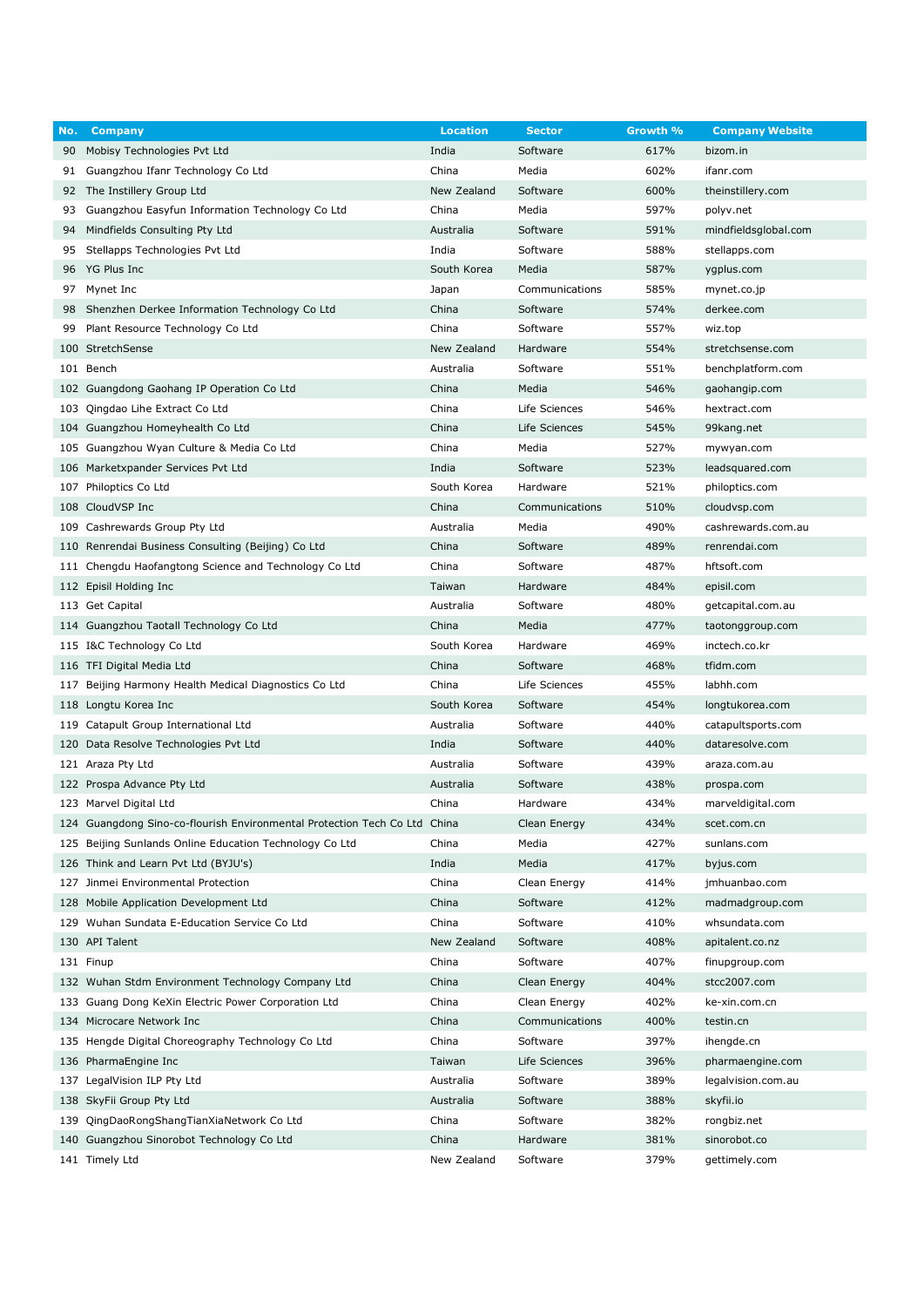| No. | <b>Company</b>                                               | <b>Location</b> | <b>Sector</b>  | Growth % | <b>Company Website</b>  |
|-----|--------------------------------------------------------------|-----------------|----------------|----------|-------------------------|
|     | 142 Fun Yours Technology Co Ltd                              | Taiwan          | Media          | 375%     | fy.com.tw               |
|     | 143 MyDeal.com.au Pty Ltd                                    | Australia       | Media          | 375%     | mydeal.com.au           |
|     | 144 Chengdu NTS Software Co Ltd                              | China           | Software       | 373%     | nts-intl.com            |
|     | 145 EirGenix Inc                                             | Taiwan          | Life Sciences  | 370%     | eirgenix.com            |
|     | 146 Beijing YpGreat Technology Development Co Ltd            | China           | Software       | 370%     | bangcle.com             |
|     | 147 Brandlink Pty Ltd                                        | Australia       | Software       | 369%     | brand-link.com.au       |
|     | 148 Interkos Co Ltd                                          | South Korea     | Clean Energy   | 368%     | interkos.co.kr          |
|     | 149 Arima Photovoltaic & Optical Corporation                 | Taiwan          | Hardware       | 364%     | arima.com.tw            |
|     | 150 Robotic Wares Pvt Ltd                                    | India           | Software       | 362%     | getfareye.com           |
|     | 151 Sense Infosys Pvt Ltd                                    | Singapore       | Software       | 362%     | senseinfosys.com        |
|     | 152 91App Co Ltd                                             | Taiwan          | Software       | 361%     | 91app.com               |
|     | 153 Guangzhou Faisco Internet and Technology Co Ltd          | China           | Software       | 360%     | faisco.com              |
|     | 154 90 Seconds                                               | New Zealand     | Software       | 357%     | 90seconds.tv            |
|     | 155 Clio Cosmetics Co Ltd                                    | South Korea     | Clean Energy   | 356%     | cliocosmetic.com        |
|     | 156 Celltrion Healthcare Co Ltd                              | South Korea     | Life Sciences  | 354%     | celltrionhealthcare.com |
|     | 157 Roam Creative Ltd                                        | New Zealand     | Software       | 354%     | roamltd.com             |
|     | 158 Guangzhou Longkom Advertising Co Ltd                     | China           | Media          | 349%     | longkom.cn              |
|     | 159 Shuttlerock Ltd                                          | New Zealand     | Media          | 349%     | shuttlerock.com         |
|     | 160 Liepin                                                   | China           | Communications | 349%     | liepin.com              |
|     | 161 Wuhan Huaxin Data System Co Ltd                          | China           | Software       | 347%     | huaxindata.com.cn       |
|     | 162 BEHE Adtech Solution                                     | China           | Software       | 346%     | behe.com                |
|     | 163 Huneed Technologies                                      | South Korea     | Hardware       | 344%     | huneed.com              |
|     | 164 Shenzhen Alicn Medical Co Ltd                            | China           | Life Sciences  | 342%     | alicn.com.hk            |
|     | 165 Nreach Online Services Pvt Ltd                           | India           | Software       | 342%     | xoxoday.com             |
|     | 166 Chengdu Gowins Technology Co Ltd                         | China           | Software       | 341%     | gdwstech.com            |
|     | 167 Road Environment Technology                              | China           | Clean Energy   | 339%     | road-group.com          |
|     | 168 Crucialtec Co Ltd                                        | South Korea     | Hardware       | 336%     | crucialtec.com          |
|     | 169 Adactin Group Pty Ltd                                    | Australia       | Software       | 333%     | adactin.com             |
|     | 170 D-View Display Technology Co Ltd                         | China           | Hardware       | 328%     | d-view.cn               |
|     | 171 Pacific Edge Ltd                                         | New Zealand     | Life Sciences  | 324%     | pacificedgedx.com       |
|     | 172 Social Garden Pty Ltd                                    | Australia       | Media          | 324%     | socialgarden.com.au     |
|     | 173 Sichuan Best Technology Co Ltd                           | China           | Communications | 319%     | scqcp.com               |
|     | 174 EML Payments Ltd                                         | Australia       | Software       | 317%     | emlpayments.com         |
|     | 175 FaceMe Ltd                                               | New Zealand     | Software       | 317%     | faceme.com              |
|     | 176 PKSHA Technology Inc                                     | Japan           | Software       | 315%     | pkshatech.com           |
|     | 177 Netmarble Games Corporation                              | South Korea     | Software       | 314%     | netmarble.com           |
|     | 178 Solista Pty Ltd                                          | Australia       | Software       | 314%     | solista.com.au          |
|     | 179 PCL Inc                                                  | South Korea     | Life Sciences  | 313%     | pclchip.com             |
|     | 180 ATGen                                                    | South Korea     | Life Sciences  | 312%     | nkvue.com               |
|     | 181 Somar Design Studios                                     | New Zealand     | Software       | 307%     | somar.co.nz             |
|     | 182 Beijing Bhzg Environmental Engineering Technology Co Ltd | China           | Clean Energy   | 306%     | bhzq-bewq.com           |
|     | 183 M/s White Rivers Digital                                 | India           | Media          | 305%     | whiteriversmedia.com    |
|     | 184 HealthEngine                                             | Australia       | Software       | 305%     | healthengine.com.au     |
|     | 185 Kangstem Biotech Co Ltd                                  | South Korea     | Life Sciences  | 305%     | kangstem.com            |
|     | 186 Guangzhou Juhai Soft Co Ltd                              | China           | Software       | 304%     | juhaisoft.com           |
|     | 187 Geniee Inc                                               | Japan           | Software       | 303%     | geniee.co.jp            |
|     | 188 Beijing Zhidemai Technology Co Ltd                       | China           | Media          | 302%     | smzdm.com               |
|     | 189 Spotlight Reporting                                      | New Zealand     | Software       | 300%     |                         |
|     |                                                              |                 |                |          | spotlightreporting.com  |
|     | 190 Rabid Technologies Ltd                                   | New Zealand     | Software       | 300%     | rabid.co.nz             |
|     | 191 MoneyMe Financial Group                                  | Australia       | Software       | 298%     | moneyme.com.au          |
|     | 192 Finotek Co Ltd                                           | South Korea     | Software       | 297%     | finotek.co.kr           |
|     | 193 GuangZhou Fanmei Laboratory System Technology Co Ltd     | China           | Clean Energy   | 295%     | gzfanmei.com            |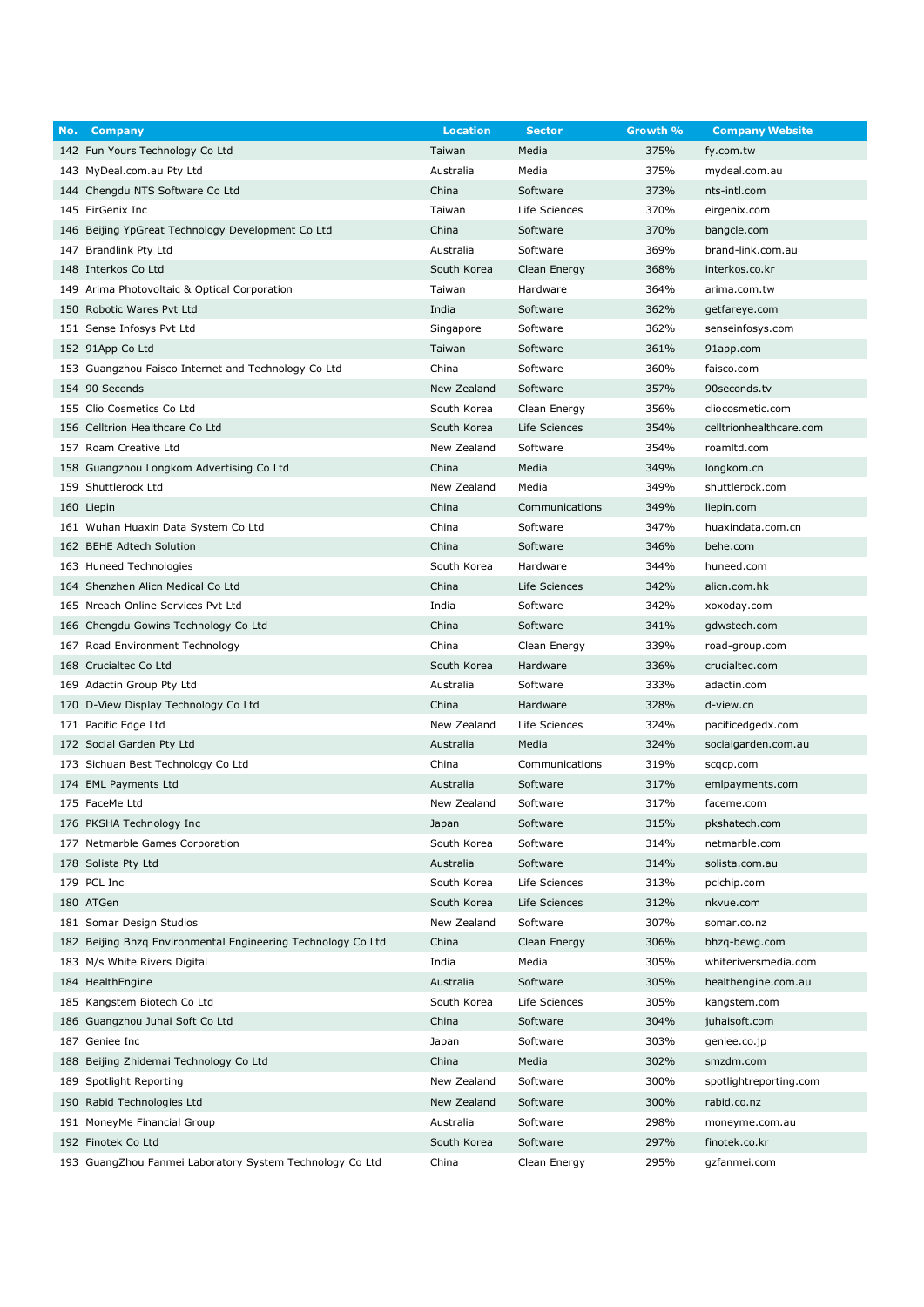| No. | <b>Company</b>                                         | <b>Location</b> | <b>Sector</b>  | Growth % | <b>Company Website</b>      |
|-----|--------------------------------------------------------|-----------------|----------------|----------|-----------------------------|
|     | 194 JiangSu Elex software technology Co Ltd            | China           | Software       | 289%     | elextec.com                 |
|     | 195 Silicon Optronics Inc                              | Taiwan          | Hardware       | 280%     | soInccom.tw                 |
|     | 196 Frisk-Search Pty Ltd                               | Australia       | Software       | 277%     | frisk.com.au                |
|     | 197 Beijing Murong IT Co Ltd                           | China           | Software       | 274%     | murongtech.com              |
|     | 198 Image Match Design Inc                             | Taiwan          | Software       | 270%     | imagematch.com.tw           |
|     | 199 Report Bee Edusys Pvt Ltd                          | India           | Software       | 267%     | reportbee.com               |
|     | 200 Nexturn Co Ltd                                     | South Korea     | Hardware       | 263%     | nexturn.co.kr               |
|     | 201 Guangdong Xin He Dao Information Technology Co Ltd | China           | Software       | 262%     | xhdgis.com                  |
|     | 202 ED Co Ltd                                          | South Korea     | Hardware       | 260%     | ed.co.kr                    |
|     | 203 Goodpatch Inc                                      | Japan           | Communications | 259%     | goodpatch.com               |
|     | 204 Shenzhen Zhangzhong Information Technology Co Ltd  | China           | Media          | 259%     | chinamobiad.com             |
|     | 205 Guangzhou Tubest New Material Ltd Co               | China           | Clean Energy   | 256%     | tubest-packing.com          |
|     | 206 Shenzhen Lianchengfa Technlogy Co Ltd              | China           | Hardware       | 254%     | Icf-led.cn                  |
|     | 207 Shenzhen Xunshang Science & Technology Co Ltd      | China           | Software       | 251%     | xunsoft.com.cn              |
|     | 208 Cloud Art Entertainment Co Ltd                     | China           | Software       | 248%     | 4wgame.com                  |
|     | 209 OpenAgent Pty Ltd                                  | Australia       | Software       | 247%     | openagent.com.au            |
|     | 210 Shanghai Q&K Investment Consulting Co Ltd          | China           | Media          | 247%     | qk365.com                   |
|     | 211 G-Smatt Global Co Ltd                              | South Korea     | Hardware       | 245%     | g-smattglobal.com           |
|     | 212 Ekang Cloud Health Technology Co Ltd               | China           | Life Sciences  | 245%     | ekangcn.com                 |
|     | 213 Starts at 60 Pty Ltd                               | Australia       | Media          | 244%     | startsat60.com              |
|     | 214 Zomato Media Pvt Ltd                               | India           | Software       | 244%     | zomato.com                  |
|     | 215 Beijing Goldwind Smart Energy Technology Co Ltd    | China           | Clean Energy   | 243%     | goldwind.cn                 |
|     | 216 Guangdong AP Tenon Science & Technology Co Ltd     | China           | Hardware       | 243%     | aptenon.com                 |
|     | 217 Protempo Ltd                                       | New Zealand     | Hardware       | 242%     | protempo.com                |
|     | 218 CloudSino Technology Co Ltd                        | China           | Software       | 241%     | cloudsino.cn                |
|     | 219 Goodcen Co Ltd                                     | South Korea     | Software       | 236%     | goodcen.com                 |
|     | 220 Teknique Ltd                                       | New Zealand     | Hardware       | 234%     | teknique.com                |
|     | 221 AC Pharmaceuticals Co Ltd                          | China           | Life Sciences  | 233%     | gzdqyy.com                  |
|     | 222 GreyCampus Edutech Pvt Ltd                         | India           | Media          | 228%     | greycampus.com              |
|     | 223 Korea Materials & Analysis Corporation             | South Korea     | Clean Energy   | 227%     | kmac.com                    |
|     | 224 Ultrafast Fibre Ltd                                | New Zealand     | Communications | 227%     | ultrafastfibre.co.nz        |
|     | 225 Phoenix Materials Co Ltd                           | South Korea     | Hardware       | 226%     | phoenixmaterials.kr         |
|     | 226 Online Marketing Gurus                             | Australia       | Media          | 225%     | onlinemarketinggurus.com.au |
|     | 227 Zimbani Pty Ltd                                    | Australia       | Communications | 223%     | zimbani.com                 |
|     | 228 Shenghua Entertainment Communication               | Taiwan          | Media          | 222%     | shec.com.tw                 |
|     | 229 Guangzhou Digiark Information Technology Co Ltd    | China           | Software       | 221%     | digiark.com                 |
|     | 230 Insightus                                          | Australia       | Communications | 220%     | insightus.com.au            |
|     | 231 RedShield Security Ltd                             | New Zealand     | Software       | 219%     | redshield.co                |
|     | 232 Guangzhou YunYin Technology Co Ltd                 | China           | Hardware       | 219%     | lomoment.com                |
|     | 233 Episil-Precision Inc                               | Taiwan          | Hardware       | 217%     | epi.episil.com              |
|     | 234 Correct Communications Pty Ltd                     | Australia       | Communications | 216%     | correctcomms.com.au         |
|     | 235 Beijing Wondersoft Technology Co Ltd               | China           | Software       | 215%     | wondersoft.cn               |
|     | 236 Raontec Inc                                        | South Korea     | Hardware       | 214%     | raonrobot.com               |
|     | 237 Tech Mpire Ltd                                     | Australia       | Media          | 212%     | techmpire.com               |
|     | 238 Virsae Group Ltd                                   | New Zealand     | Software       | 212%     | marketing.virsae.com        |
|     | 239 TeamSpirit Inc                                     | Japan           | Software       | 212%     | teamspirit.co.jp            |
|     | 240 The Last Pickle Ltd                                | New Zealand     | Software       | 212%     | thelastpickle.com           |
|     | 241 Sunic System Ltd                                   | South Korea     | Hardware       | 212%     | sunic.com                   |
|     | 242 Mobinius Technologies Pvt Ltd                      | India           | Software       | 211%     | mobinius.com                |
|     | 243 AfterShip Ltd                                      | China           | Software       | 209%     | aftership.com               |
|     | 244 Net Publishing Co Ltd                              | Taiwan          | Media          | 209%     | netappstore.net             |
|     | 245 Zetaris                                            | Australia       | Software       | 208%     | zetaris.com                 |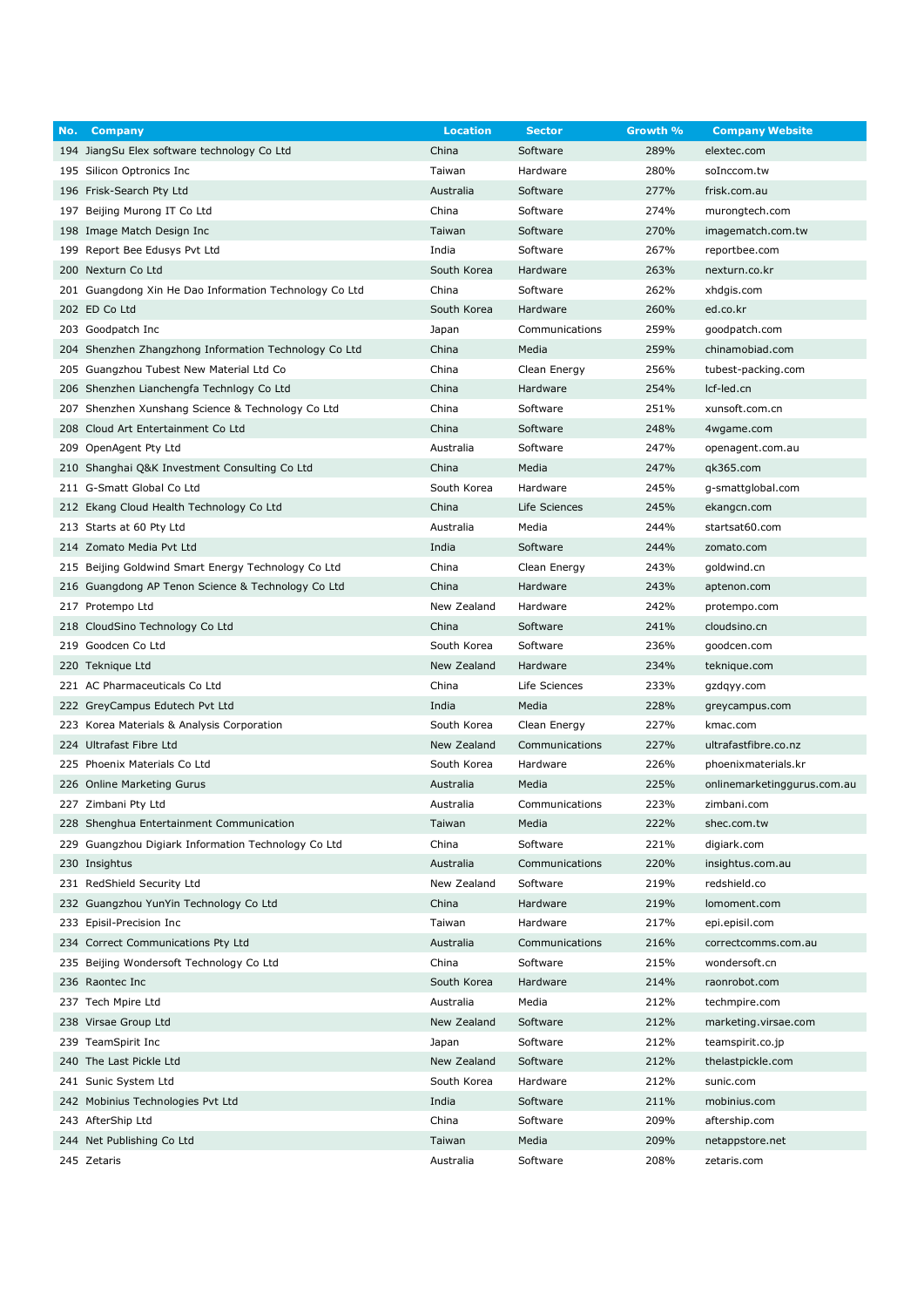| No. | <b>Company</b>                                         | <b>Location</b> | <b>Sector</b>  | Growth % | <b>Company Website</b> |
|-----|--------------------------------------------------------|-----------------|----------------|----------|------------------------|
|     | 246 Wuhan Easy-sight Technology Co Ltd                 | China           | Hardware       | 207%     | zy-cam.com             |
|     | 247 Wuhan Medical Union Co Ltd                         | China           | Software       | 207%     | medicalunion.cn        |
|     | 248 EWK Inc                                            | South Korea     | Clean Energy   | 207%     | ewkinc.co.kr           |
|     | 249 BRIDGEI2i Analytics Solutions Pvt Ltd              | India           | Software       | 206%     | bridgei2i.com          |
|     | 250 Guangzhou Bright Medical Technology Co Ltd         | China           | Life Sciences  | 206%     | brighte.cn             |
|     | 251 Shenzhen Pro Hitu Medical Co Ltd                   | China           | Life Sciences  | 205%     | pro-hifu.com           |
|     | 252 Tiger Analytics India LLP                          | India           | Software       | 205%     | tigeranalytics.com     |
|     | 253 Impulse Screen Media                               | Australia       | Media          | 205%     | impulsescreen.com      |
|     | 254 ELP Corporation                                    | South Korea     | Hardware       | 204%     | elp.co.kr              |
|     | 255 Uhuru Corporation                                  | Japan           | Software       | 203%     | uhuru.co.jp            |
|     | 256 Webzen Inc                                         | South Korea     | Software       | 200%     | company.webzen.com     |
|     | 257 Mando Corporation                                  | South Korea     | Clean Energy   | 200%     | mando.com              |
|     | 258 Blue Shield Of Information Security Technology Ltd | China           | Software       | 200%     | bluedon.com            |
|     | 259 Long Entertainment Company Ltd                     | China           | Software       | 199%     | ilongyuan.com.cn       |
|     | 260 Sichuan Orienter Biotechnology Co Ltd              | China           | Life Sciences  | 198%     | scwwt.com              |
|     | 261 Jastech Ltd                                        | South Korea     | Hardware       | 198%     | astjetec.co.kr         |
|     | 262 M/s Fork Media Pvt Ltd                             | India           | Media          | 197%     | getforked.in           |
|     | 263 Adore Beauty Pty Ltd                               | Australia       | Media          | 197%     | adorebeauty.com.au     |
|     | 264 Beijing Nuokangda Pharmaceutical Technology Co Ltd | China           | Life Sciences  | 196%     | nkdpharm.com           |
|     | 265 Chipone Technology (Beijing) Co Ltd                | China           | Hardware       | 196%     | chiponeic.com          |
|     | 266 Transcom Inc                                       | Taiwan          | Communications | 196%     | transcomInc.com.tw     |
|     | 267 Touchpoint Technology Pty Ltd                      | Australia       | Hardware       | 196%     | touchpoint.com.au      |
|     | 268 ZX Security Ltd                                    | New Zealand     | Software       | 195%     | zxsecurity.co.nz       |
|     | 269 GTG Wellness Co Ltd                                | South Korea     | Life Sciences  | 193%     | gtgwellness.co.kr      |
|     | 270 Shenzhen Audaque Data Technology Co Ltd            | China           | Software       | 192%     | audaque.com            |
|     | 271 HRL Holdings Ltd                                   | Australia       | Clean Energy   | 192%     | hrlholdings.com        |
|     | 272 Sichuan Stardon Technology Co Ltd                  | China           | Software       | 191%     | scxdtech.com           |
|     | 273 Ennoconn Corporation                               | Taiwan          | Hardware       | 186%     | ennoconn.com           |
|     | 274 Electric Power Technology Ltd                      | Taiwan          | Hardware       | 185%     | tpev.com               |
|     | 275 eMarket Experts                                    | Australia       | Media          | 184%     | emarketexperts.com.au  |
|     | 276 Modica Group Ltd                                   | New Zealand     | Software       | 184%     | modicagroup.com        |
|     | 277 WhosOnLocation Ltd                                 | New Zealand     | Software       | 184%     | whosonlocation.com     |
|     | 278 JUIC International Corporation                     | Taiwan          | Hardware       | 182%     | juic.com.tw            |
|     | 279 Rorze Systems Corporation                          | South Korea     | Hardware       | 181%     | rorze.co.kr            |
|     | 280 Samsung Biologics Co Ltd                           | South Korea     | Life Sciences  | 180%     | samsungbiologics.com   |
|     | 281 Oneflare                                           | Australia       | Software       | 178%     | oneflare.com.au        |
|     | 282 Medizen Humancare Co Ltd                           | South Korea     | Life Sciences  | 178%     | medizencare.com        |
|     | 283 Sokrati Technologies Pvt Ltd                       | India           | Communications | 178%     | sokrati.com            |
|     | 284 Alvogen Korea Co Ltd                               | South Korea     | Life Sciences  | 178%     | Alvogenkorea.com       |
|     | 285 Allied Architects Inc                              | Japan           | Media          | 178%     | aainc.co.jp            |
|     | 286 Avoka                                              | Australia       | Software       | 176%     | avoka.com              |
|     | 287 V Technology Co Ltd                                | Japan           | Hardware       | 176%     | vtec.co.jp             |
|     | 288 Supple Solutions Pty Ltd                           | Australia       | Media          | 176%     | supple.com.au          |
|     | 289 GNI Group Ltd                                      | Japan           | Life Sciences  | 175%     | gnipharma.com          |
|     | 290 Kaibo Enterprise Co Ltd                            | Taiwan          | Software       | 175%     | kb-ent.com.tw          |
|     | 291 Uzabase Inc                                        | Japan           | Software       | 174%     | uzabase.com            |
|     | 292 Yourwifi Pte Ltd                                   | Singapore       | Communications | 174%     | yourwifi.com.sg        |
|     | 293 3Embed Software Technologies Pvt Ltd               | India           | Software       | 174%     | appscrip.com           |
|     | 294 Valueleaf Services India Pvt Ltd                   | India           | Media          | 174%     | valueleaf.com          |
|     | 295 DesignOne Japan Inc                                | Japan           | Media          | 173%     | designone.jp           |
|     | 296 Silab Tech Pvt Ltd                                 | India           | Hardware       | 173%     | siliconandbeyond.com   |
|     | 297 Akatsuki Inc                                       | Japan           | Software       | 166%     | aktsk.jp               |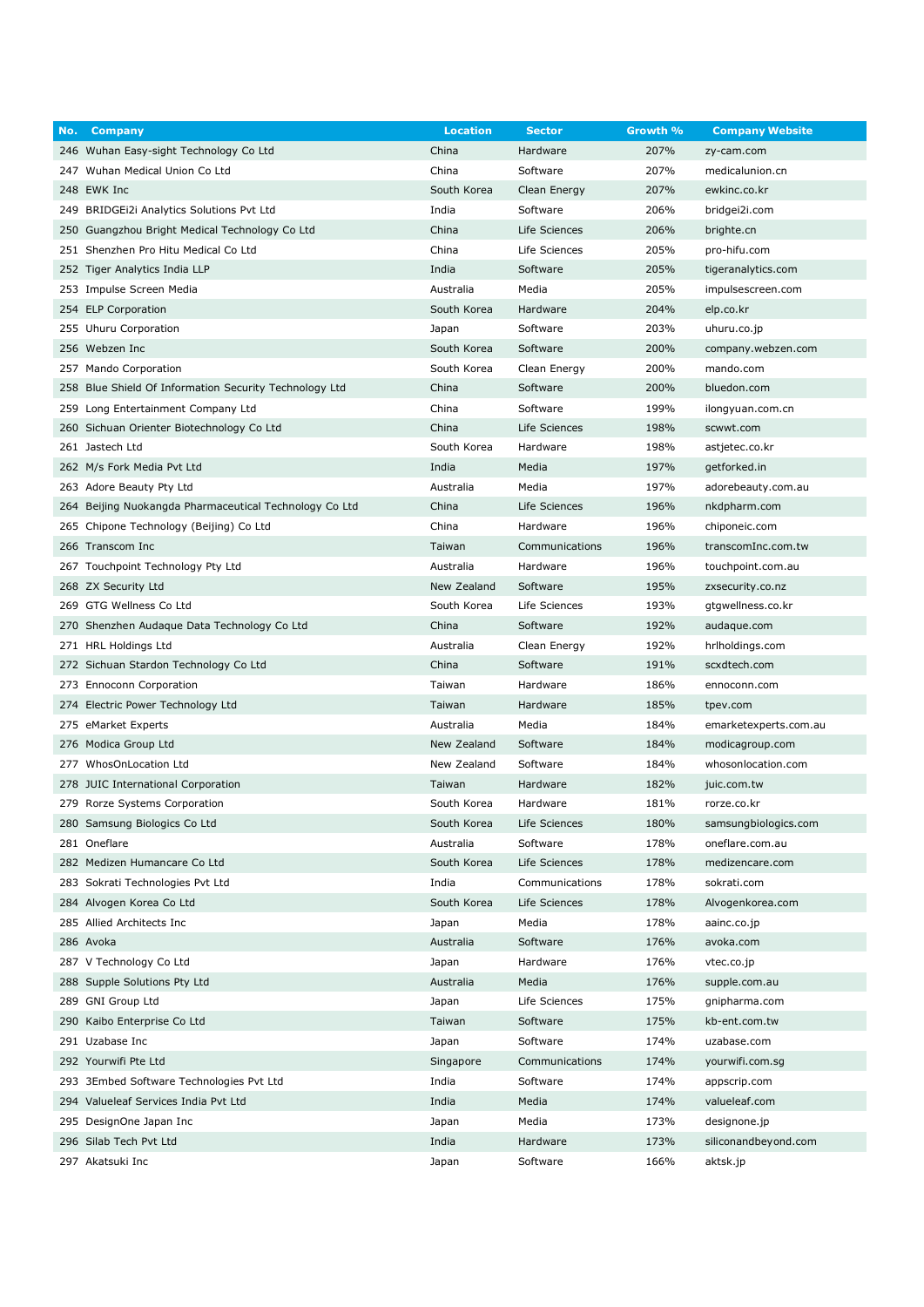| No. | <b>Company</b>                                    | <b>Location</b> | <b>Sector</b>  | Growth % | <b>Company Website</b>     |
|-----|---------------------------------------------------|-----------------|----------------|----------|----------------------------|
|     | 298 One Click Technologies Pvt Ltd                | India           | Software       | 163%     | oneclick.in                |
|     | 299 TWR Entertainment Inc                         | Taiwan          | Media          | 163%     | twrglobal.com              |
|     | 300 Mountain Bikes Direct                         | Australia       | Media          | 163%     | mountainbikesdirect.com.au |
|     | 301 Mint Design                                   | New Zealand     | Media          | 162%     | mintdesign.co.nz           |
|     | 302 Digivizer Pty Ltd                             | Australia       | Software       | 161%     | digivizer.com              |
|     | 303 Kellton Tech Solutions Ltd                    | India           | Software       | 158%     | kelltontech.com            |
|     | 304 SHIFT Inc                                     | Japan           | Software       | 156%     | shiftinc.jp                |
|     | 305 Lotus Pharmaceutical Co Ltd                   | Taiwan          | Life Sciences  | 156%     | lotuspharm.com             |
|     | 306 Zifo Technologies Pvt Ltd                     | India           | Software       | 155%     | zifornd.com                |
|     | 307 SillaJen Inc                                  | South Korea     | Life Sciences  | 154%     | silajen.com                |
|     | 308 MacroWell OMG Digital Entertainment           | Taiwan          | Media          | 152%     | macrowell.com.tw           |
|     | 309 Vend Ltd                                      | New Zealand     | Software       | 152%     | vendhq.com                 |
|     | 310 Washhouse Co Ltd                              | Japan           | Clean Energy   | 150%     | wash-house.jp              |
|     | 311 GO1 Pty Ltd                                   | Australia       | Software       | 150%     | go1.com                    |
|     | 312 Trineo Ltd                                    | New Zealand     | Software       | 149%     | trineo.com                 |
|     | 313 AVR EdGE Networks Pvt Ltd                     | India           | Software       | 148%     | edgenetworks.in            |
|     | 314 Plexure Group Ltd                             | New Zealand     | Software       | 148%     | plexure.com                |
|     | 315 Little Giant Design Ltd                       | New Zealand     | Media          | 146%     | littlegiant.co.nz          |
|     | 316 Speee Inc                                     | Japan           | Communications | 145%     | speee.jp                   |
|     | 317 Gunosy Inc                                    | Japan           | Media          | 145%     | gunosy.co.jp               |
|     | 318 Xero Ltd                                      | New Zealand     | Software       | 144%     | xero.com                   |
|     | 319 Triplics Ltd                                  | New Zealand     | Software       | 144%     | ecoportal.com              |
|     | 320 Chunghwa Precision Test Tech Co Ltd           | Taiwan          | Hardware       | 144%     | cht-pt.com.tw              |
|     | 321 FocalTech Systems Co Ltd                      | Taiwan          | Software       | 144%     | focaltech-systems.com      |
|     | 322 ExportX International Ltd                     | New Zealand     | Software       | 143%     | export-x.com               |
|     | 323 Studio Culture                                | Australia       | Media          | 142%     | studio-culture.com.au      |
|     | 324 Zigexn Co Ltd                                 | Japan           | Media          | 142%     | zigexn.co.jp               |
|     | 325 UnicoCell Biomed Co Ltd                       | Taiwan          | Life Sciences  | 141%     | unicocell.com              |
|     | 326 Bengo4.com Inc                                | Japan           | Media          | 140%     | corporate.bengo4.com       |
|     | 327 Solutions Infini Technologies (India) Pvt Ltd | India           | Communications | 139%     | solutionsinfini.com        |
|     | 328 Tsukuruba inc                                 | Japan           | Media          | 139%     | tsukuruba.com              |
|     | 329 RiTdisplay Corporation                        | Taiwan          | Hardware       | 139%     | ritek.com                  |
|     | 330 Company-X                                     | New Zealand     | Software       | 138%     | companyx.com               |
|     | 331 Isovist Ltd                                   | New Zealand     | Software       | 138%     | isovist.co.nz              |
|     | 332 Nextgen Distribution Pty Ltd                  | Australia       | Software       | 137%     | nextgendistribution.com.au |
|     | 333 Onel Consulting                               | Australia       | Software       | 135%     | onel.com.au                |
|     | 334 Big Tree Entertainment Pvt Ltd                | India           | Media          | 135%     | in.bookmyshow.com          |
|     | 335 Sandmartin International Holdings Ltd         | Taiwan          | Hardware       | 134%     | sandmartin.com.hk          |
|     | 336 Atrae Inc                                     | Japan           | Media          | 133%     | atrae.co.jp                |
|     | 337 BizCover Pty Ltd                              | Australia       | Software       | 131%     | bizcover.com.au            |
|     | 338 Creators Match Co Ltd                         | Japan           | Software       | 130%     | c-m.co.jp                  |
|     | 339 Phone Appli Inc                               | Japan           | Software       | 129%     | phoneappli.net             |
|     | 340 BlueScale                                     | Australia       | Software       | 129%     | bluescale.com              |
|     | 341 Webkul Software Pvt Ltd                       | India           | Software       | 128%     | webkul.com                 |
|     | 342 MNF Group Ltd                                 | Australia       | Communications | 124%     | mnfgroup.limited           |
|     | 343 Temona Inc                                    | Japan           | Communications | 124%     | temona.co.jp               |
|     | 344 A-Solutions Co Ltd                            | Japan           | Software       | 124%     | a-sols.co.jp               |
|     | 345 Bookme Ltd                                    | New Zealand     | Media          | 122%     | bookme.co.nz               |
|     | 346 United Integrated Services Co Ltd             | Taiwan          | Hardware       | 122%     | uisco.com.tw               |
|     | 347 Kinpo Electronics Inc                         | Taiwan          | Hardware       | 121%     | kinpo.com.tw               |
|     | 348 Insync Technology                             | Australia       | Software       | 121%     | insynctechnology.com.au    |
|     | 349 Unleashed Software                            | New Zealand     | Software       | 119%     | unleashedsoftware.com      |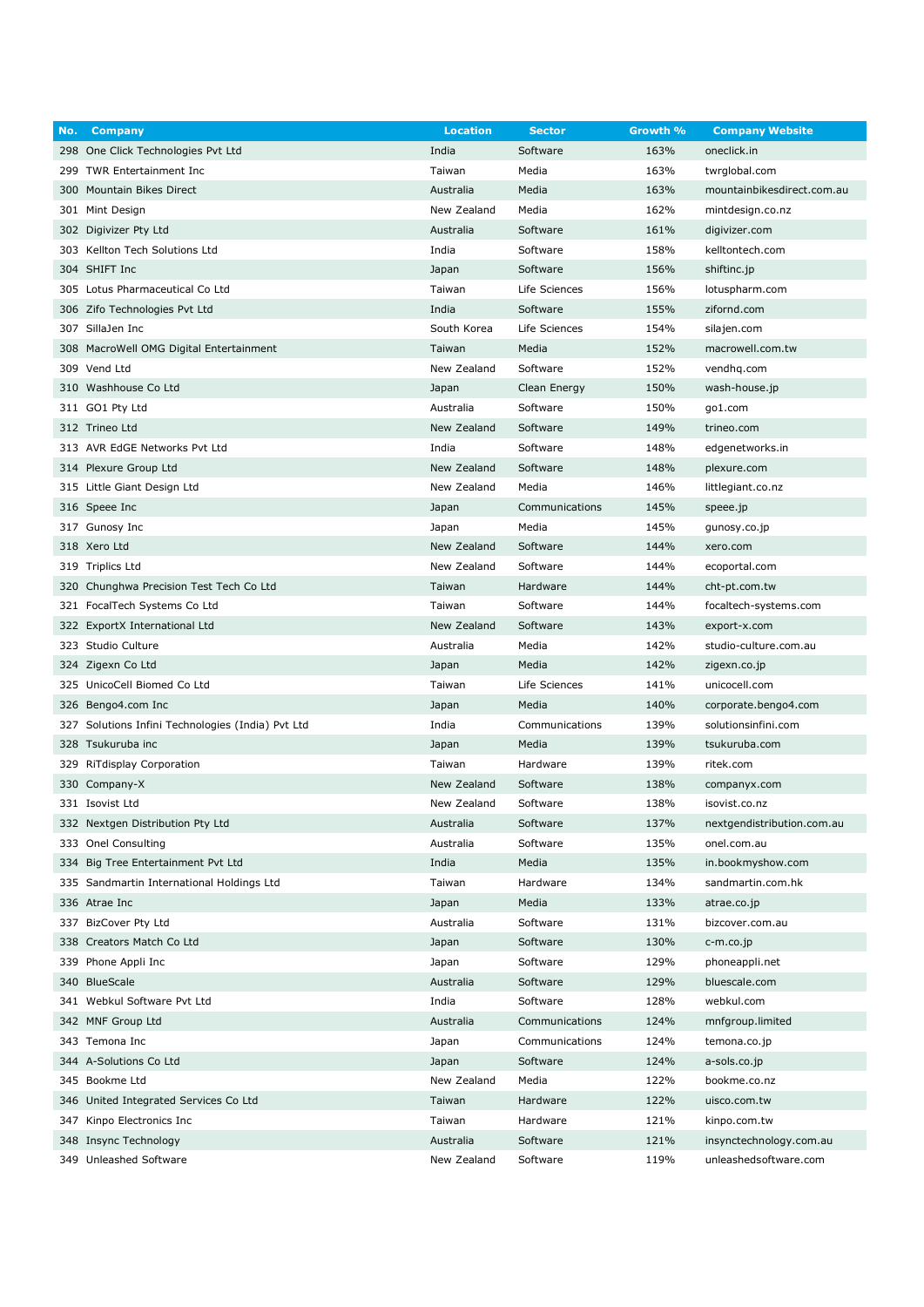| No. | <b>Company</b>                             | <b>Location</b> | <b>Sector</b>  | Growth % | <b>Company Website</b>  |
|-----|--------------------------------------------|-----------------|----------------|----------|-------------------------|
|     | 350 Deputec Pty Ltd                        | Australia       | Software       | 119%     | deputec.com.au          |
|     | 351 Experion Technologies India Pvt Ltd    | India           | Software       | 119%     | experionglobal.com      |
|     | 352 Quovantis Technologies Pvt Ltd         | India           | Software       | 118%     | quovantis.com           |
|     | 353 Silergy Corporation                    | Taiwan          | Software       | 118%     | silergy.com             |
|     | 354 Appen Ltd                              | Australia       | Software       | 118%     | appen.com               |
|     | 355 Transpire                              | Australia       | Software       | 118%     | transpire.com           |
|     | 356 Indus Net Technologies Pvt Ltd         | India           | Software       | 117%     | indusnet.co.in          |
|     | 357 Supreme Electronics Co Ltd             | Taiwan          | Hardware       | 117%     | supreme-corp.com.tw     |
|     | 358 Invenco Group Ltd                      | New Zealand     | Hardware       | 117%     | invenco.com             |
|     | 359 HUB24 Ltd                              | Australia       | Software       | 116%     | hub24.com.au            |
|     | 360 TerraSky Co Ltd                        | Japan           | Software       | 116%     | terrasky.co.jp          |
|     | 361 Cloud Plus Pty Ltd                     | Australia       | Communications | 115%     | cloudplus.com           |
|     | 362 TCI Co Ltd                             | Taiwan          | Life Sciences  | 114%     | tci-bio.com             |
|     | 363 KuoBrothers Corporation                | Taiwan          | Media          | 113%     | kuobrothers.com         |
|     | 364 PlexBio Co Ltd                         | Taiwan          | Life Sciences  | 113%     | plexbio.com             |
|     | 365 CoAsia Microelectronics Corporation    | Taiwan          | Hardware       | 112%     | coasia.com              |
|     | 366 Over the Wire Holdings Ltd             | Australia       | Communications | 112%     | overthewire.com.au      |
|     | 367 Softstar Entertainment Inc             | Taiwan          | Media          | 111%     | softstar.com.tw         |
|     | 368 UBI Pharma Inc                         | Taiwan          | Life Sciences  | 110%     | ubi-pharma.com          |
|     | 369 Successive Software Pvt Ltd            | India           | Software       | 110%     | successivesoftwares.com |
|     | 370 AVY Precision Technology Inc           | Taiwan          | Hardware       | 110%     | avy.com.tw              |
|     | 371 Rentracks Co Ltd                       | Japan           | Software       | 109%     | rentracks.co.jp         |
|     | 372 OrbitRemit Global Money Transfer Ltd   | New Zealand     | Software       | 109%     | orbitremit.com          |
|     | 373 TWi Pharmaceuticals Inc                | Taiwan          | Life Sciences  | 109%     | twipharma.com           |
|     | 374 Long Time Technology Co Ltd            | Taiwan          | Hardware       | 108%     | Ittech.com.tw           |
|     | 375 Petgo Corporation                      | Japan           | Media          | 108%     | petgo.jp                |
|     | 376 Aujas Networks Pvt Ltd                 | India           | Software       | 108%     | aujas.com               |
|     | 377 Known Pty Ltd (T/A 'Burst SMS')        | Australia       | Communications | 106%     | burstsms.com.au         |
|     | 378 Neto E-Commerce Solutions Pty Ltd      | Australia       | Software       | 106%     | netohq.com              |
|     | 379 Dreamz Tech Solutions Pvt Ltd          | India           | Software       | 105%     | dreamztech.com          |
|     | 380 Avekshaa Technologies Pvt Ltd          | India           | Software       | 105%     | avekshaa.com            |
|     | 381 GeneFerm Biotechnology Co Ltd          | Taiwan          | Life Sciences  | 103%     | geneferm.com            |
|     | 382 Nextdc Ltd                             | Australia       | Communications | 103%     | nextdc.com              |
|     | 383 ME2ON Co Ltd                           | South Korea     | Software       | 103%     | me2on.com               |
|     | 384 Times-7 Research Ltd                   | New Zealand     | Hardware       | 102%     | times-7.com             |
|     | 385 Nadhi Information Technologies Pvt Ltd | India           | Software       | 102%     | nadhi.in                |
|     | 386 Success Prime Corporation              | Taiwan          | Communications | 102%     | pofc.com                |
|     | 387 Goyourlife Inc                         | Taiwan          | Software       | 102%     | goyourlife.com          |
|     | 388 International Games System Co Ltd      | Taiwan          | Software       | 102%     | igs.com.tw              |
|     | 389 Plutora Pty Ltd                        | Australia       | Software       | 101%     | plutora.com             |
|     | 390 Oh My Glasses Inc                      | Japan           | Life Sciences  | 101%     | ohmyglasses.co.jp       |
|     | 391 Speedwell Pty Ltd                      | Australia       | Media          | 101%     | speedwell.com.au        |
|     | 392 LatentView Analytics Pvt Ltd           | India           | Software       | 101%     | latentview.com          |
|     | 393 iRidge Inc                             | Japan           | Software       | 100%     | iridge.jp               |
|     | 394 Lekha Wireless Solutions Pvt Ltd       | India           | Communications | 100%     | lekhawireless.com       |
|     | 395 hipages Group Pty Ltd                  | Australia       | Software       | 100%     | hipagesgroup.com.au     |
|     | 396 Arohatech IT Services Pvt Ltd          | India           | Software       | 100%     | arohatech.com           |
|     | 397 Sino-American Electronics Co Ltd       | Taiwan          | Hardware       | 99%      | sac.com.tw              |
|     | 398 Extreme Co Ltd                         | Japan           | Software       | 97%      | e-xtreme.co.jp          |
|     | 399 U-NEXT Co Ltd                          | Japan           | Communications | 97%      | unext.co.jp             |
|     | 400 ThroughTek Co Ltd                      | Taiwan          | Software       | 97%      | throughtek.com.tw       |
|     | 401 Strides Software Solutions Pvt Ltd     | India           | Software       | 96%      | stridessoftware.com     |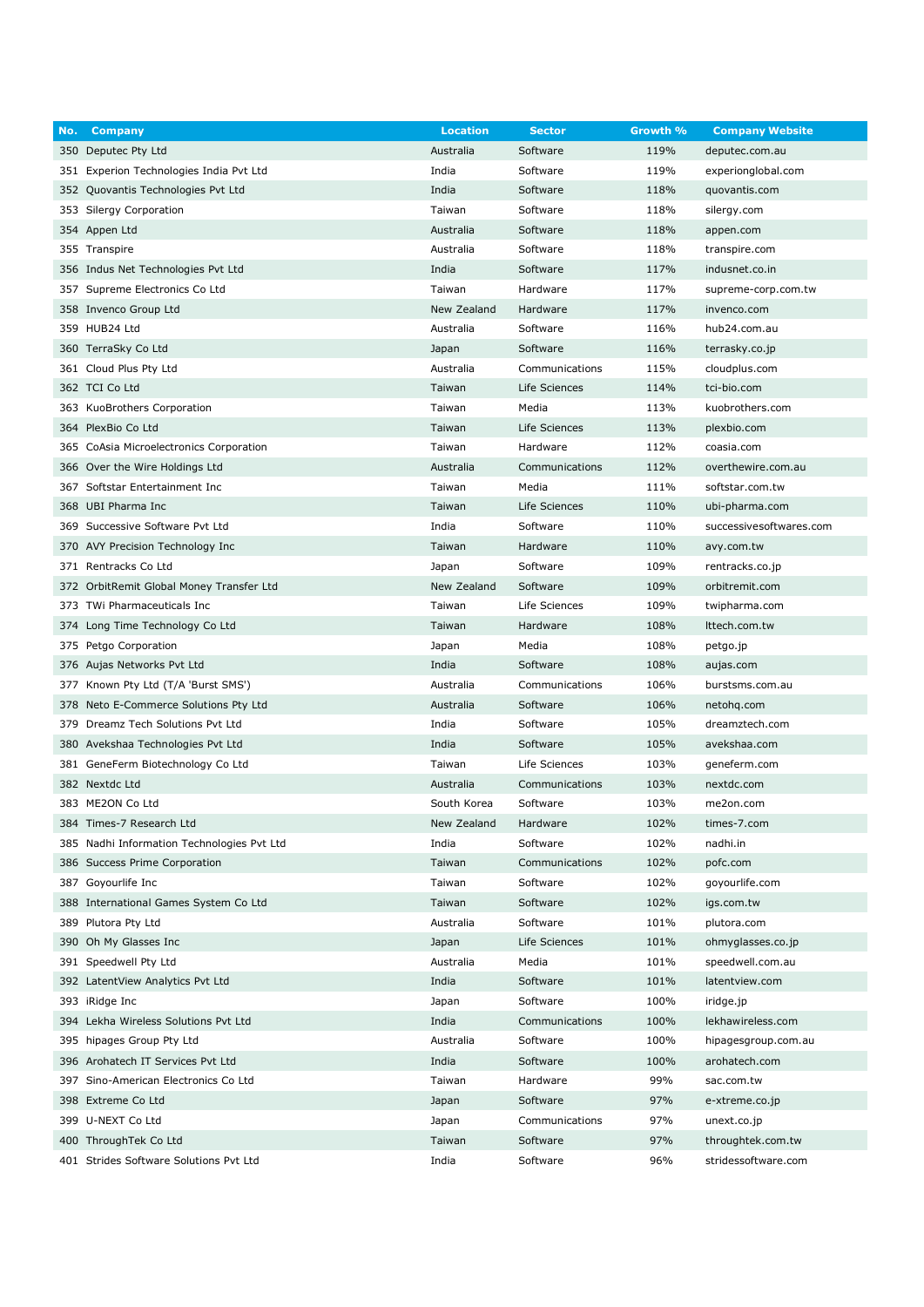| No. | <b>Company</b>                           | <b>Location</b> | <b>Sector</b>  | Growth % | <b>Company Website</b>     |
|-----|------------------------------------------|-----------------|----------------|----------|----------------------------|
|     | 402 DDS Inc                              | Japan           | Software       | 96%      | dds.co.jp                  |
|     | 403 Kingpak Technology Inc               | Taiwan          | Hardware       | 96%      | kingpak.com.tw             |
|     | 404 Istyle Inc                           | Japan           | Media          | 95%      | istyle.co.jp               |
|     | 405 Fullsteam Consulting Pty Ltd         | Australia       | Media          | 95%      | fullsteamconsulting.com.au |
|     | 406 Promapp Solutions Ltd                | New Zealand     | Software       | 95%      | promapp.com                |
|     | 407 Message4U Pty Ltd (T/A MessageMedia) | Australia       | Communications | 95%      | messagemedia.com.au        |
|     | 408 RS Technologies Co Ltd               | Japan           | Hardware       | 94%      | rs-tec.jp                  |
|     | 409 Prodapt Solutions Pvt Ltd            | India           | Software       | 93%      | prodapt.com                |
|     | 410 Capital Numbers Infotech Pvt Ltd     | India           | Software       | 92%      | capitalnumbers.com         |
|     | 411 Ateam Inc                            | Japan           | Media          | 91%      | a-tm.co.jp                 |
|     | 412 Favite Inc                           | Taiwan          | Hardware       | 90%      | favite.com                 |
|     | 413 Webrage Co Ltd                       | Japan           | Software       | 88%      | webrage.jp                 |
|     | 414 Siteminder                           | Australia       | Software       | 88%      | siteminder.com             |
|     | 415 Psoda Ltd                            | New Zealand     | Software       | 87%      | psoda.com                  |
|     | 416 Nyle Inc                             | Japan           | Media          | 87%      | nyle.co.jp                 |
|     | 417 Idea Eleven Pty Ltd                  | Australia       | Software       | 87%      | idea11.com.au              |
|     | 418 Spirit Telecom Ltd                   | Australia       | Communications | 86%      | spirit.com.au              |
|     | 419 Whispir                              | Australia       | Software       | 85%      | whispir.com                |
|     | 420 Speedcast International Ltd          | Australia       | Communications | 85%      | speedcast.com              |
|     | 421 Reinteractive Pty Itd                | Australia       | Software       | 85%      | reinteractive.com          |
|     | 422 e-Zest Solutions Ltd                 | India           | Software       | 85%      | e-zest.com                 |
|     | 423 Taiwan Star Telecom Corporation Ltd  | Taiwan          | Communications | 85%      | tstartel.com               |
|     | 424 Pure SEO Ltd                         | New Zealand     | Media          | 83%      | pureseo.co.nz              |
|     | 425 VHQ Media Holdings Ltd               | Taiwan          | Media          | 83%      | vhqmedia.com               |
|     | 426 Changs Ascending Enterprise Co Ltd   | Taiwan          | Hardware       | 83%      | caec.com.tw                |
|     | 427 FeedBack Technology Corporation      | Taiwan          | Hardware       | 82%      | feedback.com.tw            |
|     | 428 T-Flex Techvest PCB Co Ltd           | Taiwan          | Hardware       | 82%      | tht-pcb.com.tw             |
|     | 429 Crown Bioscience International       | Taiwan          | Life Sciences  | 80%      | crownbio.com               |
|     | 430 Laster Tech Corporation Ltd          | Taiwan          | Hardware       | 80%      | lastertech.com             |
|     | 431 Xavi Technologies Corporation        | Taiwan          | Communications | 79%      | xavi.com.tw                |
|     | 432 Castles Technology Co Ltd            | Taiwan          | Hardware       | 78%      | castlestech.com            |
|     | 433 TAHO Pharmaceuticals Ltd             | Taiwan          | Life Sciences  | 78%      | tahopharma.com             |
|     | 434 Mycenax Biotech Inc                  | Taiwan          | Life Sciences  | 77%      | mycenax.com.tw             |
|     | 435 Neebal Technologies Pvt Ltd          | India           | Software       | 77%      | neebal.com                 |
|     | 436 CVC Technologies Inc                 | Taiwan          | Hardware       | 77%      | cvc-tech.com               |
|     | 437 Browave Corporation                  | Taiwan          | Communications | 75%      | browave.com                |
|     | 438 Audinate                             | Australia       | Communications | 75%      | audinate.com               |
|     | 439 Yield Microelectronics Corporation   | Taiwan          | Software       | 74%      | ymc.com.tw                 |
|     | 440 WiseChip Semiconductor Inc           | Taiwan          | Hardware       | 74%      | wisechip.com.tw            |
|     | 441 H.P.B. Optoelectronics Co Ltd        | Taiwan          | Hardware       | 74%      | hpbint.com                 |
|     | 442 Compucase Enterprise Co Ltd          | Taiwan          | Hardware       | 73%      | hec-group.com.tw           |
|     | 443 DreamOrbit Softech Pvt Ltd           | India           | Software       | 73%      | dreamorbit.com             |
|     | 444 Rafael Microelectronics Inc          | Taiwan          | Hardware       | 73%      | rafaelmicro.com            |
|     | 445 Mamezou Holdings Co Ltd              | Japan           | Software       | 73%      | mamezou-hd.com             |
|     | 446 Zinwell Corporation                  | Taiwan          | Communications | 73%      | zinwell.com                |
|     | 447 Wholetech System Hitech Ltd          | Taiwan          | Hardware       | 72%      | wholetech.com.tw           |
|     | 448 TTBIO Corporation                    | Taiwan          | Communications | 72%      | ttbio.com                  |
|     | 449 Healthshare Pty Ltd                  | Australia       | Life Sciences  | 71%      | healthshare.com.au         |
|     | 450 CEDCOSS Technologies Pvt Ltd         | India           | Software       | 71%      | cedcoss.com                |
|     | 451 Brinno Incorporated                  | Taiwan          | Hardware       | 70%      | brinno.com                 |
|     | 452 Foxsemicon Integrated Technology Inc | Taiwan          | Hardware       | 70%      | foxsemicon.com.tw          |
|     | 453 HIM International Music Inc          | Taiwan          | Media          | 70%      | him.com.tw                 |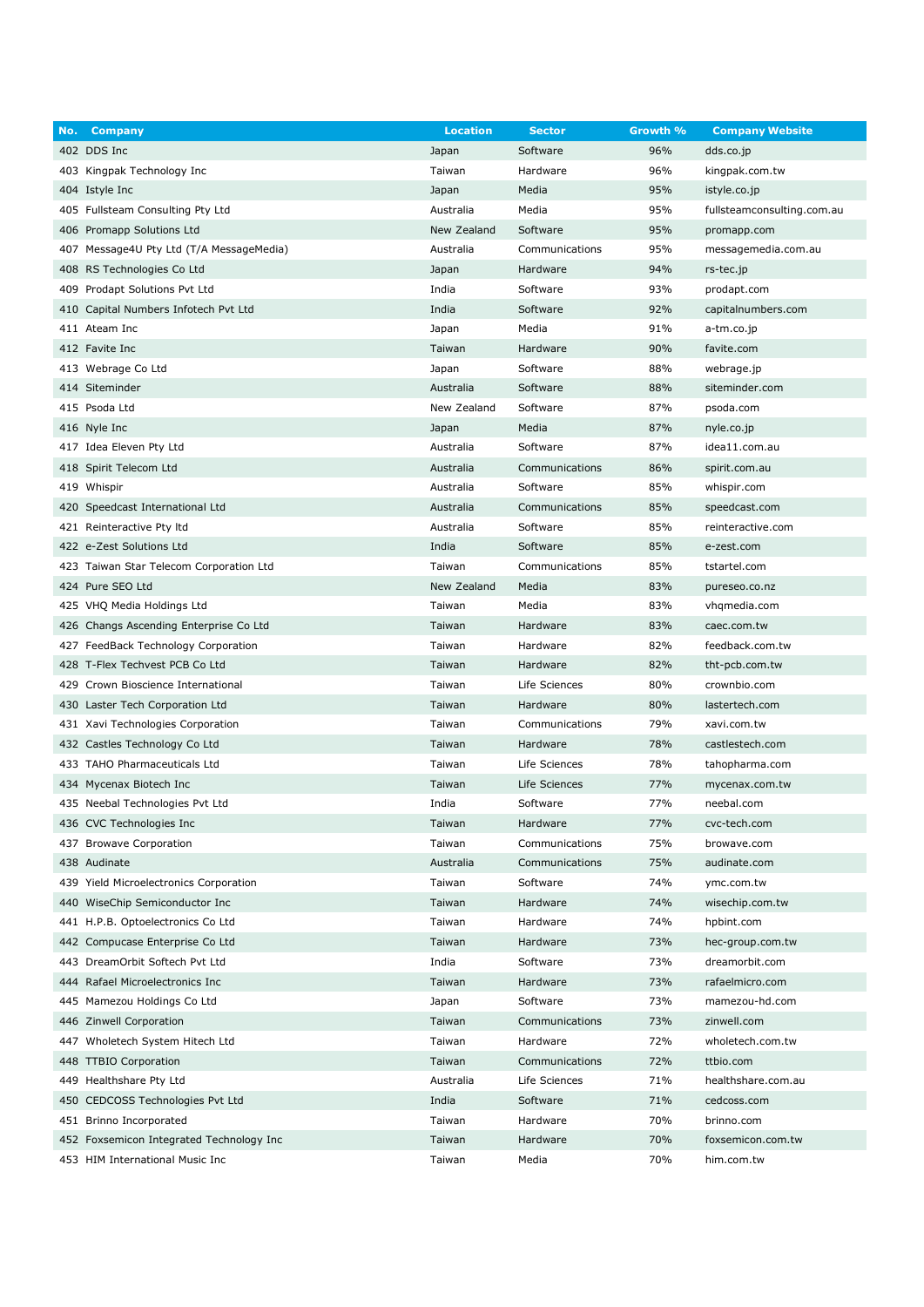| No.<br><b>Company</b>                           | <b>Location</b> | <b>Sector</b>  | Growth % | <b>Company Website</b> |
|-------------------------------------------------|-----------------|----------------|----------|------------------------|
| 454 C-Tech United Corporation                   | Taiwan          | Hardware       | 69%      | c-techone.com          |
| 455 Pierian Services Pvt Ltd                    | India           | Software       | 69%      | pierianservices.com    |
| 456 Data Image Corporation                      | Taiwan          | Hardware       | 69%      | dataimage.com.tw       |
| 457 Vinomofo (OSHC)                             | Australia       | Media          | 68%      | vinomofo.com           |
| 458 Elmo Pty Ltd                                | Australia       | Software       | 68%      | elmotalent.com.au      |
| 459 Green Gold Animation Pvt Ltd                | India           | Media          | 67%      | greengold.tv           |
| 460 Virtual Machine Technology (VMtech)         | Australia       | Communications | 66%      | vmtech.com.au          |
| 461 Revolution IT Pty Ltd                       | Australia       | Software       | 66%      | revolutionit.com.au    |
| 462 PARPRO Corporation                          | Taiwan          | Hardware       | 66%      | parpro.com             |
| 463 MarketEnterprise Co Ltd                     | Japan           | Clean Energy   | 65%      | marketenterprise.co.jp |
| 464 Optimal Workshop Ltd                        | New Zealand     | Software       | 65%      | optimalworkshop.com    |
| 465 Combo                                       | Australia       | Software       | 64%      | combo.com.au           |
| 466 OK Biotech Co Ltd                           | Taiwan          | Life Sciences  | 64%      | okbiotech.com          |
| 467 Appnomic Systems Pvt Ltd                    | India           | Software       | 63%      | appnomic.com           |
| 468 PchomeStore Inc                             | Taiwan          | Media          | 63%      | pcstore.com.tw         |
| 469 Waffer Technology Corporation               | Taiwan          | Hardware       | 63%      | waffer.com.tw          |
| 470 Synchro Food Co Ltd                         | Japan           | Media          | 62%      | synchro-food.co.jp     |
| 471 Tourwriter Ltd                              | New Zealand     | Software       | 62%      | tourwriter.com         |
| 472 Samebest Co Ltd                             | Taiwan          | Media          | 61%      | samebest.com.tw        |
| 473 Land Mark Optcelectronics Corporation       | Taiwan          | Hardware       | 61%      | Imoc.com.tw            |
| 474 Findatruckload                              | New Zealand     | Software       | 61%      | findatruckload.co.nz   |
| 475 East Tender Optoelectronics Corporation     | Taiwan          | Hardware       | 61%      | east-tender.com        |
| 476 TCM Biotech International Corporation       | Taiwan          | Life Sciences  | 61%      | tcmbio.com             |
| 477 COSMO Electronics Corporation               | Taiwan          | Hardware       | 61%      | cosmo-ic.com           |
| 478 Hanpin Electron Co Ltd                      | Taiwan          | Hardware       | 61%      | hanpin.com.tw          |
| 479 Tyson Bioresearch Inc                       | Taiwan          | Life Sciences  | 59%      | tysonbio.com           |
| 480 Soprano Design Ltd                          | Australia       | Communications | 58%      | sopranodesign.com      |
| 481 SerComm Corporation                         | Taiwan          | Hardware       | 58%      | sercomm.com            |
| 482 42Gears Mobility Systems Pvt Ltd            | India           | Software       | 58%      | 42gears.com            |
| 483 DataVan International Corporation           | Taiwan          | Hardware       | 58%      | datavan.com.tw         |
| 484 Canstar Pty Ltd                             | Australia       | Media          | 58%      | canstar.com.au         |
| 485 Truelight Corporation                       | Taiwan          | Communications | 58%      | truelight.com.tw       |
| 486 Aspeed Technology Inc                       | Taiwan          | Hardware       | 57%      | aspeedtech.com         |
| 487 Advanced Microelectronic Products Inc       | Taiwan          | Hardware       | 57%      | ampi.com.tw            |
| 488 Teapo Electronic Corporation                | Taiwan          | Hardware       | 57%      | teapo.com.tw           |
| 489 Softbrain Co Ltd                            | Japan           | Software       | 56%      | softbrain.co.jp        |
| 490 RichWave Technology Corporation             | Taiwan          | Hardware       | 56%      | richwave.com.tw        |
| 491 FOCI Fiber Optic Communications Inc         | Taiwan          | Communications | 56%      | foci.com.tw            |
| 492 STL Technology Co Ltd                       | Taiwan          | Hardware       | 56%      | stl-tech.com           |
| 493 Genetics Generation Advancement Corporation | Taiwan          | Life Sciences  | 56%      | gga.asia               |
| 494 Hope Inc                                    | Japan           | Media          | 55%      | zaigenkakuho.com       |
| 495 4i Apps Solutions Pvt Ltd                   | India           | Software       | 55%      | 4iapps.com             |
| 496 Aaeon Technology Inc                        | Taiwan          | Hardware       | 55%      | aaeon.com              |
| 497 Suyati Technologies Pvt Ltd                 | India           | Software       | 55%      | suyati.com             |
| 498 Auras Technology Co Ltd                     | Taiwan          | Hardware       | 54%      | auras.com.tw           |
| 499 Toshniwal Enterprises Controls Ltd          | India           | Communications | 54%      | toshniwalcontrols.com  |
| 500 Ceres Inc                                   | Japan           | Media          | 54%      | ceres-inc.jp           |